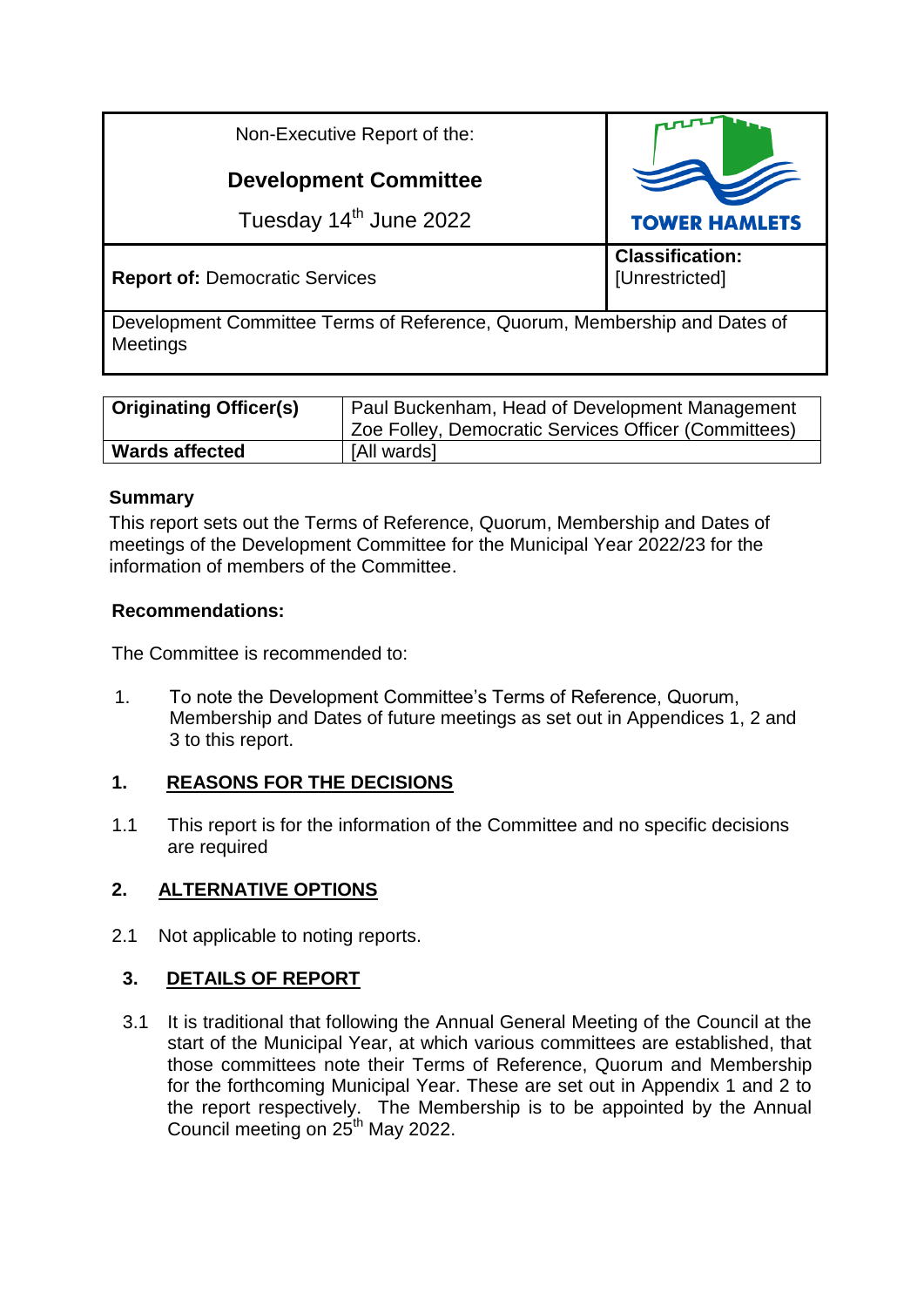- 3.2 The Committee's meetings for the year are set out in Appendix 3 to this report as agreed at the Council meeting on 25<sup>th</sup> May 2022.
- 3.4 In accordance with the programme, meetings are scheduled to take place at 6.30pm.

## **4. EQUALITIES IMPLICATIONS**

4.1 When drawing up the schedule of dates, consideration was given to avoiding schools holiday dates and known dates of religious holidays and other important dates where at all possible.

# **5. OTHER STATUTORY IMPLICATIONS**

- 5.1 This section of the report is used to highlight further specific statutory implications that are either not covered in the main body of the report or are required to be highlighted to ensure decision makers give them proper consideration. Examples of other implications may be:
	- Best Value Implications,
	- Consultations,
	- Environmental (including air quality),
	- Risk Management,
	- Crime Reduction.
	- Safeguarding.
- 5.2 No implications arising from this report.

## **6. COMMENTS OF THE CHIEF FINANCE OFFICER**

6.1 There are no specific comments arising from the recommendations in the report. The information provided for the Committee to note is in line with the Council's Constitution and the resolutions made by Full Council on 25<sup>th</sup> May 2022.

## **7. COMMENTS OF LEGAL SERVICES**

7.1 The information provided for the Committee to note is in line with the Council's Constitution and the resolutions made by Council on 25<sup>th</sup> May 2022.

## **Linked Reports, Appendices and Background Documents**

## **Linked Reports**

None.